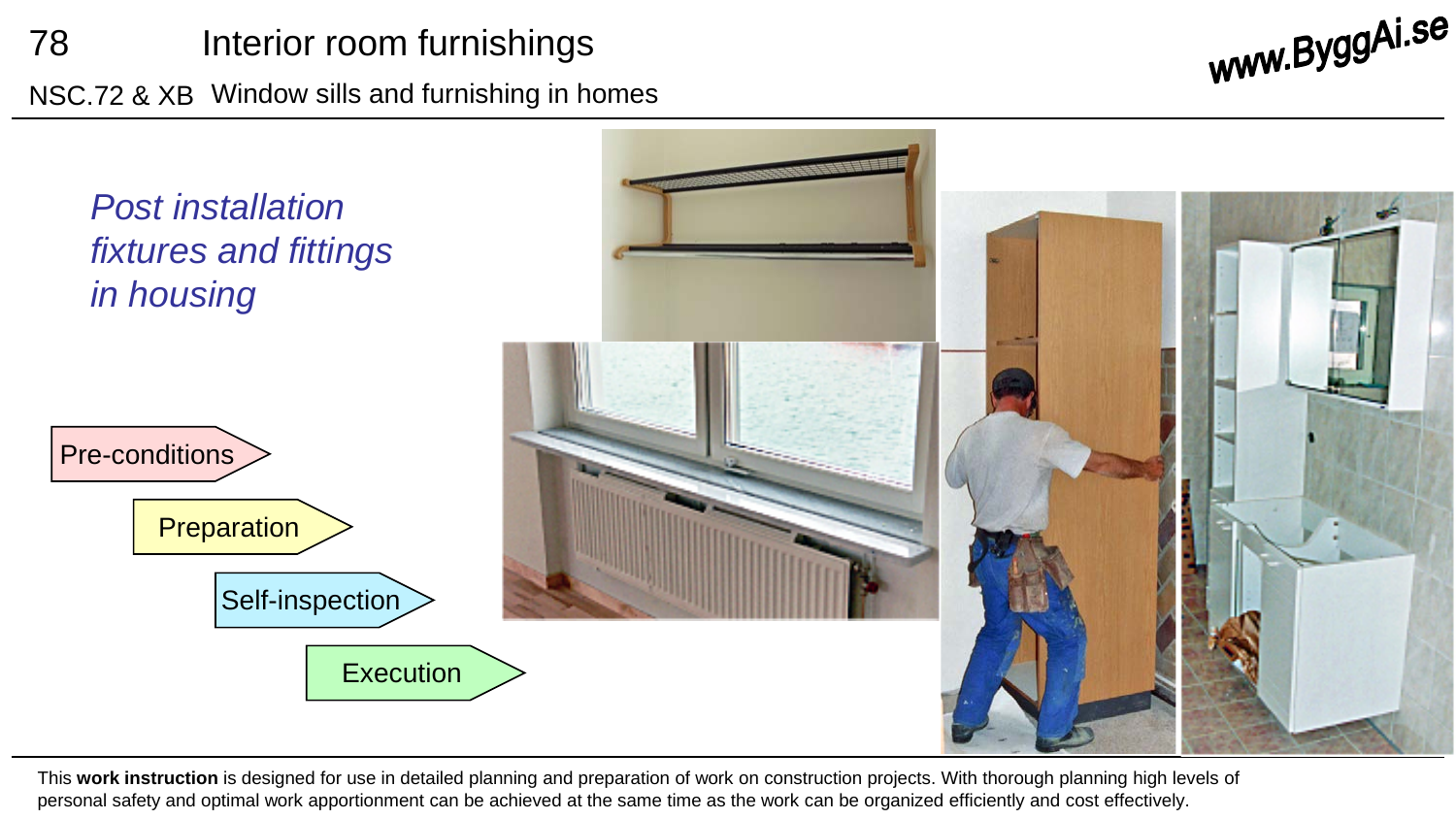#### <span id="page-1-0"></span>Safety — Risk assessment

| Work activity & Problem                         | P   | $\mathsf C$ | $Risk = P^*C$ | Action                         |
|-------------------------------------------------|-----|-------------|---------------|--------------------------------|
| Overloading, stretching                         | 10  | 50          | 500           | Use transport and lifting aids |
| Cluttered workplace = Twisting or fall injuries | 3   | 70          | 210           | Regular tidying                |
| Sawing and Drilling                             | 0,5 | 100         | 50            |                                |
|                                                 |     |             |               |                                |

|                   |           | Assessment of probability |                     |           | Assessment of consequences |                              |
|-------------------|-----------|---------------------------|---------------------|-----------|----------------------------|------------------------------|
| Probability = $P$ | $P = 0.1$ | Very unlikely             | (<1 times/10 years) | $C=0.5$   | Trifle                     |                              |
| $Consequence = C$ | $P = 1$   | Unlikelv                  | (1 times/10 years)  | $C=1$     | Tinv                       | (1 - 2 days sick leave)      |
| $Risk = P * C$    | $P = 3$   | Low probability           | (1 times/3 years)   | $C=5$     | Small                      | (3 - 7 days sick leave)      |
|                   | $P = 10$  | Relative probability      | (1 times/year)      | $C = 15$  | Tactile                    | (8-29<br>$\cdot$ " $\cdot$ ) |
|                   | $P = 30$  | Probable                  | (1 times/month)     | $C = 70$  | Severe                     | $-$ " $-$ )<br>$(30-299)$    |
|                   |           |                           |                     | $C = 500$ | Very severe                | $ "$ $ )$<br>(>300           |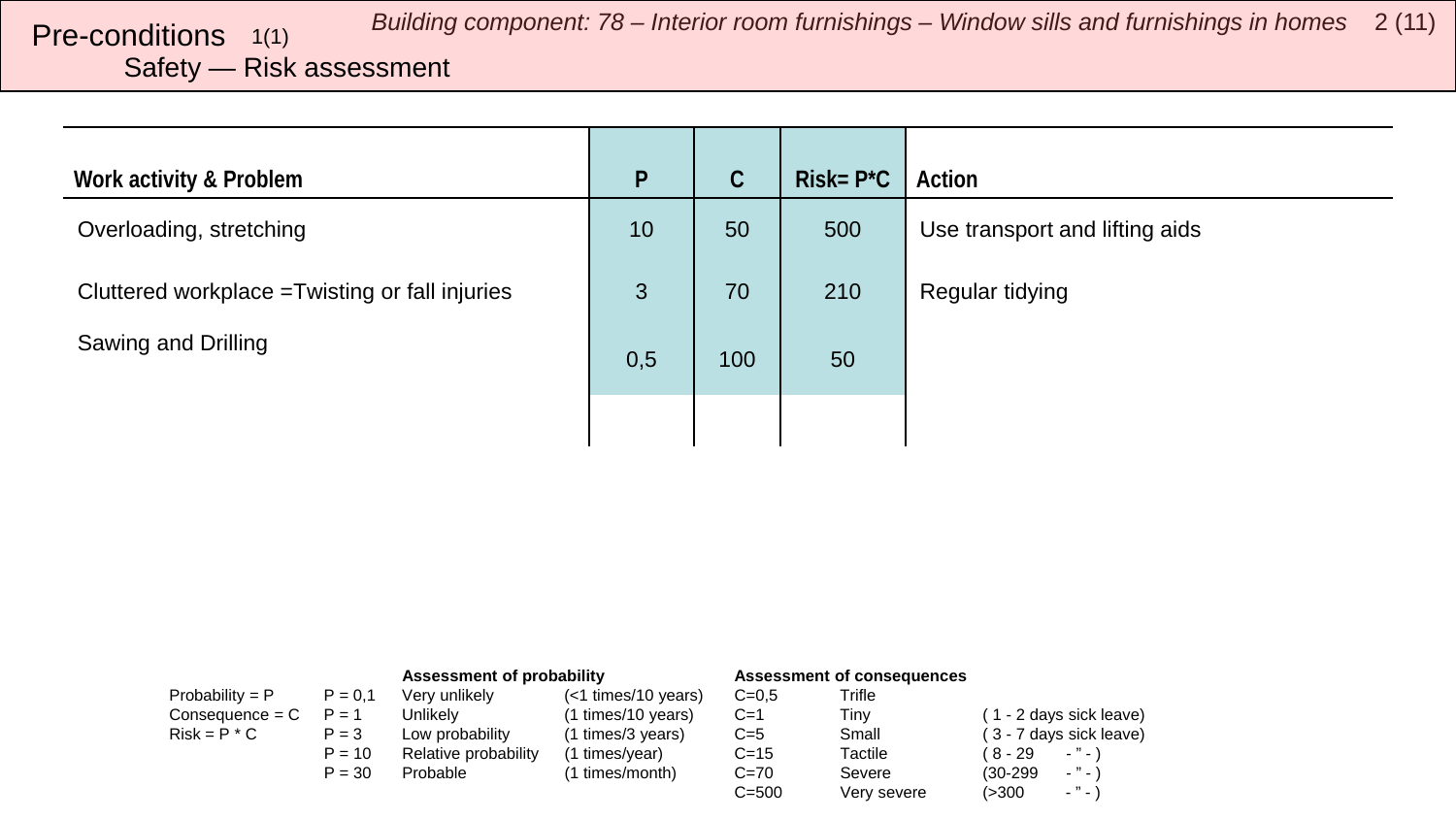*Building component: 78 – Interior room furnishings – Window sills and furnishings in homes* 3 (11)

#### <span id="page-2-0"></span>Equipment and materials Preparation 1(2)

#### **Basic equipment:**

- $\Box$  Measuring tape or yardstick
- $\Box$  Marking pen
- □ Hammer
- □ Circular saw
- $\Box$  Battery-driven drill, screwdriver
- $\Box$  A hammer drill for concrete walls
- $\Box$  Bench/table saw, miter saw
- □ Sandpaper
- □ Vacuum
- □ Garbage bag
- $\Box$  Trailer for the transport of cupboards etc  $\Box$

#### **Materials:**

- $\square$  Storage: Wardrobes, medicine and cleaning cupboard
- □ Bathroom Furnishings: Bathroom cabinet, mirror, hangers
- $\Box$  Hall furnishings: Hat rack
- □ Window sills on brackets or inlaid
- □ Miscellaneous: Door stops
- □ Nail Plugs
- $\Box$  Screws and nails
- □ The bathroom Silicone

#### *If the customer accepts:*

 $\Box$  Compressors and nail guns



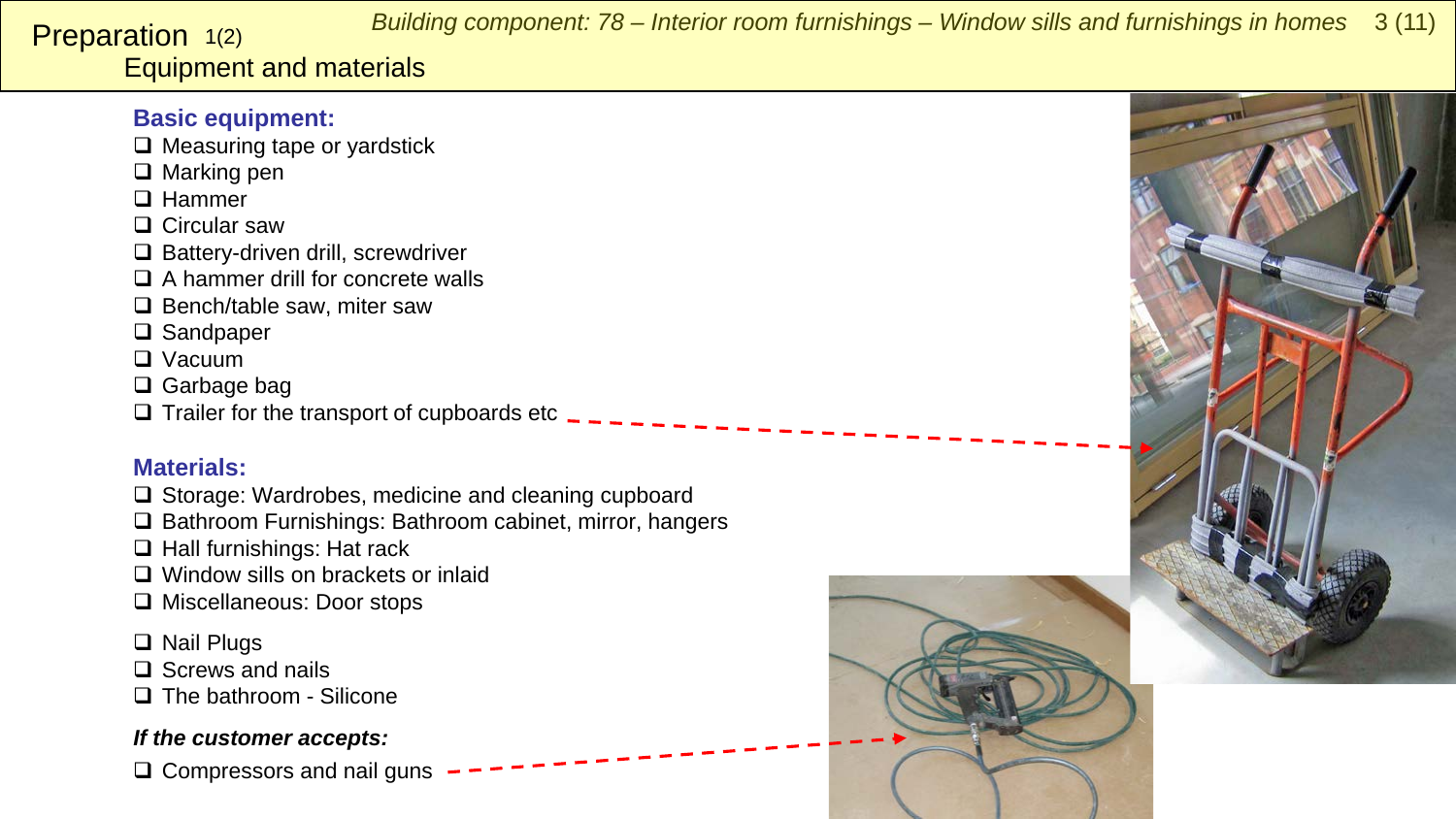*Building component: 78 – Interior room furnishings – Window sills and furnishings in homes* 4 (11)

Deliveries - logistics Preparation 2(2)

> *Unloading, site transport and storage*  Interior furnishings are fragile, theft-prone and requires dry and warm spaces for storage.

There will be a lot of packaging – Shall the carrier unpack the goods and take the packing material by return?



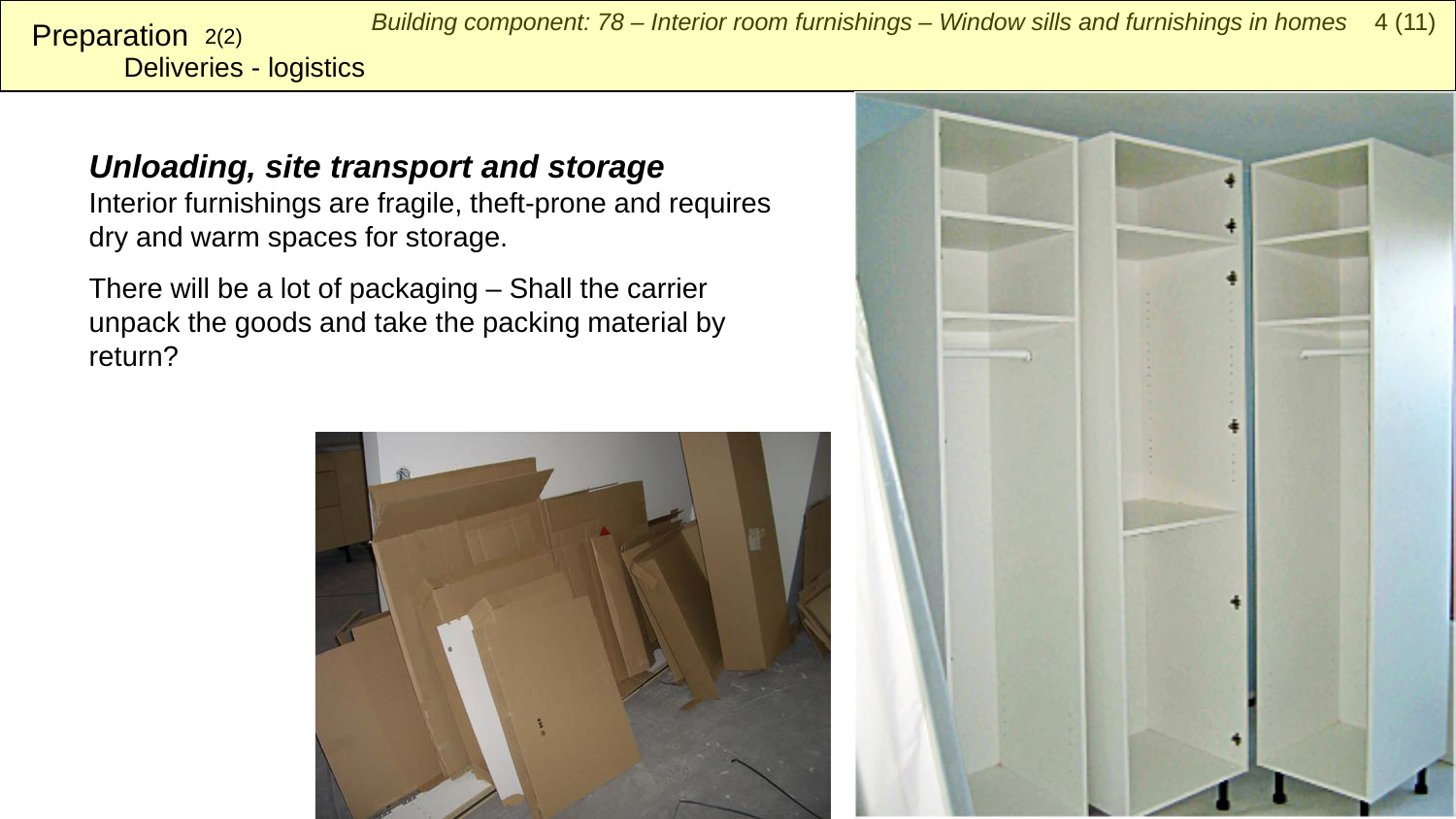### <span id="page-4-0"></span>Template & instructions Self-inspection 1(2)

| <b>No</b>      | <b>Check</b>                                                       | <b>Method or</b><br>equipment | <b>Frequency</b>   | <b>Result</b> | <b>Date</b><br><b>Signature</b> | <b>Deviation/Remedy</b><br>Approval/Non-A |
|----------------|--------------------------------------------------------------------|-------------------------------|--------------------|---------------|---------------------------------|-------------------------------------------|
| $\mathbf{1}$   | Fasteners fulfil requirements according to ZSE in<br>AMA Hus       | Ocular                        | Before<br>Starting |               |                                 |                                           |
| $\overline{2}$ | Screws and nuts to be fitted with washers when<br>securing to wood | $\pmb{\mathfrak{y}}$          | After<br>mounting  |               |                                 |                                           |
| $\mathbf 3$    | Marks after mounting                                               | $\mathbf{y}$                  | After<br>mounting  |               |                                 |                                           |
| $\overline{4}$ | <b>Brackets function</b>                                           | Test                          | After<br>mounting  |               |                                 |                                           |
| 5              |                                                                    |                               |                    |               |                                 |                                           |
| 6              |                                                                    |                               |                    |               |                                 |                                           |
| $\overline{7}$ |                                                                    |                               |                    |               |                                 |                                           |
| 8              |                                                                    |                               |                    |               |                                 |                                           |
| 9              |                                                                    |                               |                    |               |                                 |                                           |
| 10             |                                                                    |                               |                    |               |                                 |                                           |
| 11             |                                                                    |                               |                    |               |                                 |                                           |
|                |                                                                    |                               |                    |               |                                 |                                           |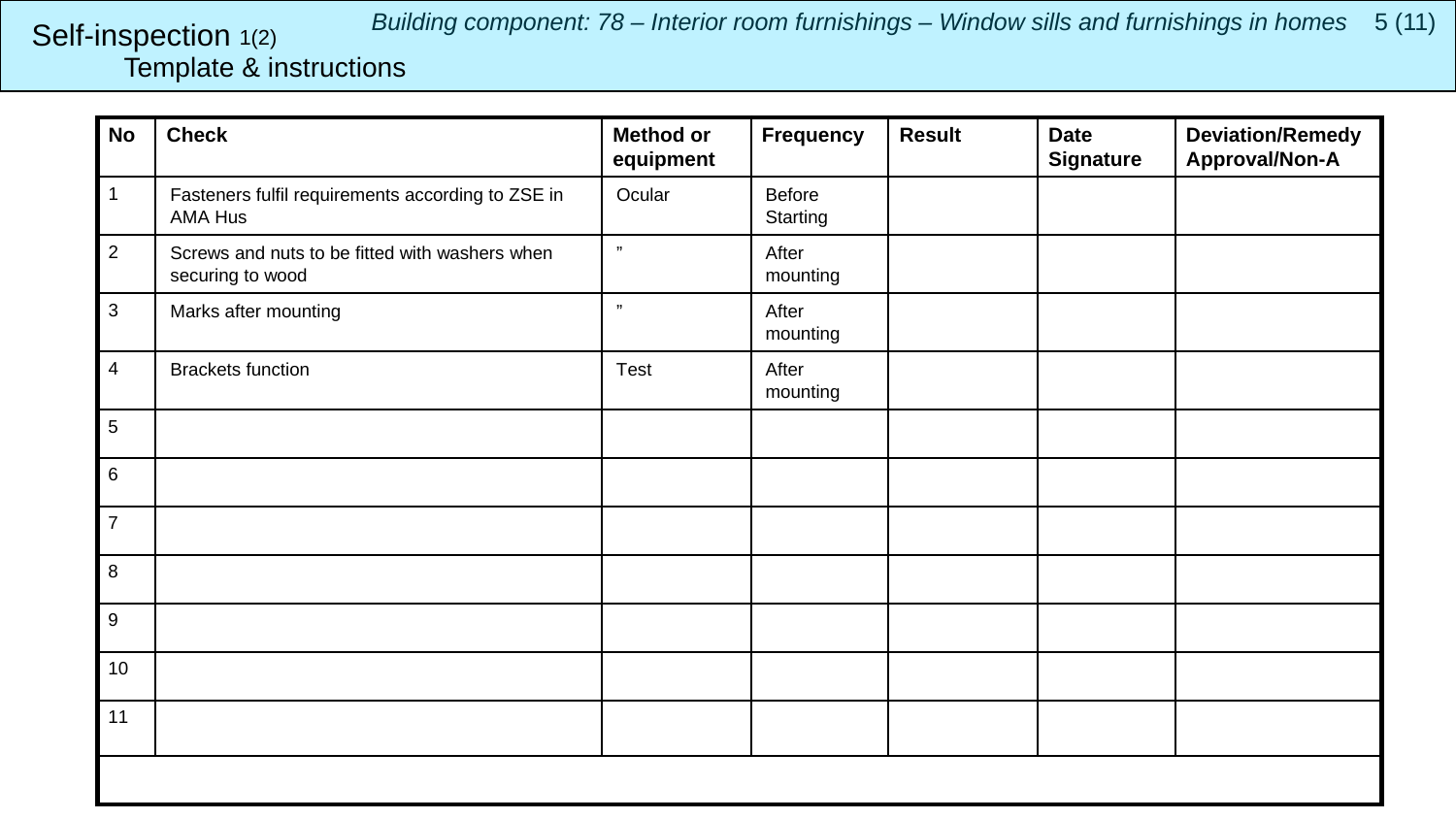## **Quality criteria for the project and the product**

- Study Drawings, Specifications and Inspection planning
- Think through the alternative **methods of production** and handling of materials, tools etc. that can meet the requirements



## *Pay particular attention to*

Key points

Self-inspection 2(2)

- Attach fittings as described in the Specification and in accordance with the manufacturer's instructions
- Check the labelling on the furnishing units so they end up in the right place
- Do not mount damaged units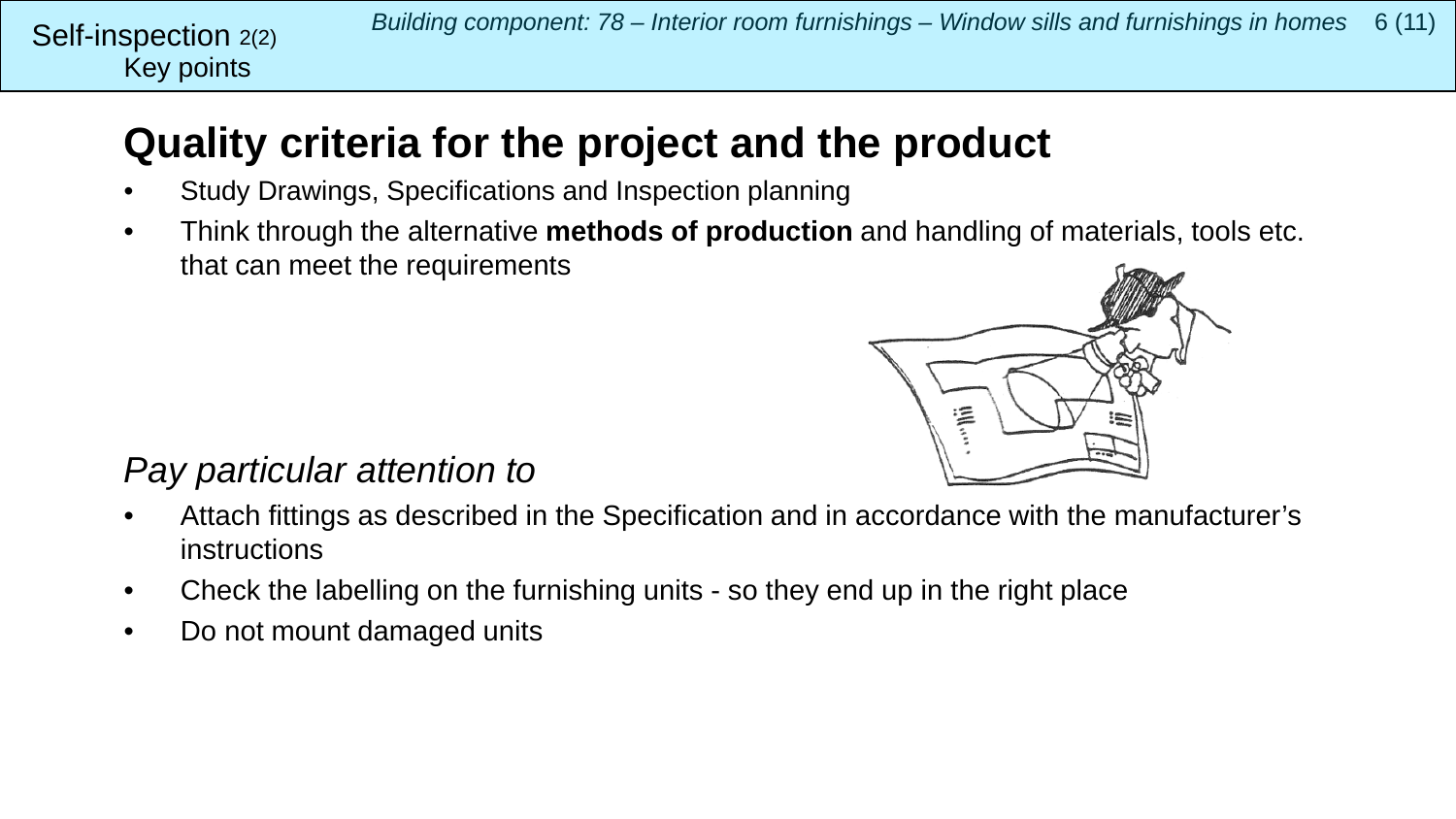<span id="page-6-0"></span>Work activity 1(5)

## **Cabinet joinery**

**Fitted wardrobes, bathroom cabinets, cleaning and medicine cabinets** Older method below with cabinets that are placed on a site made plinth.

To the right the adjustable plastic legs are



complemented with a base attached to them with 'snap-fasteners' on the legs.

When fixing against plaster walls, strengthening studs are required. Two screws up and two down.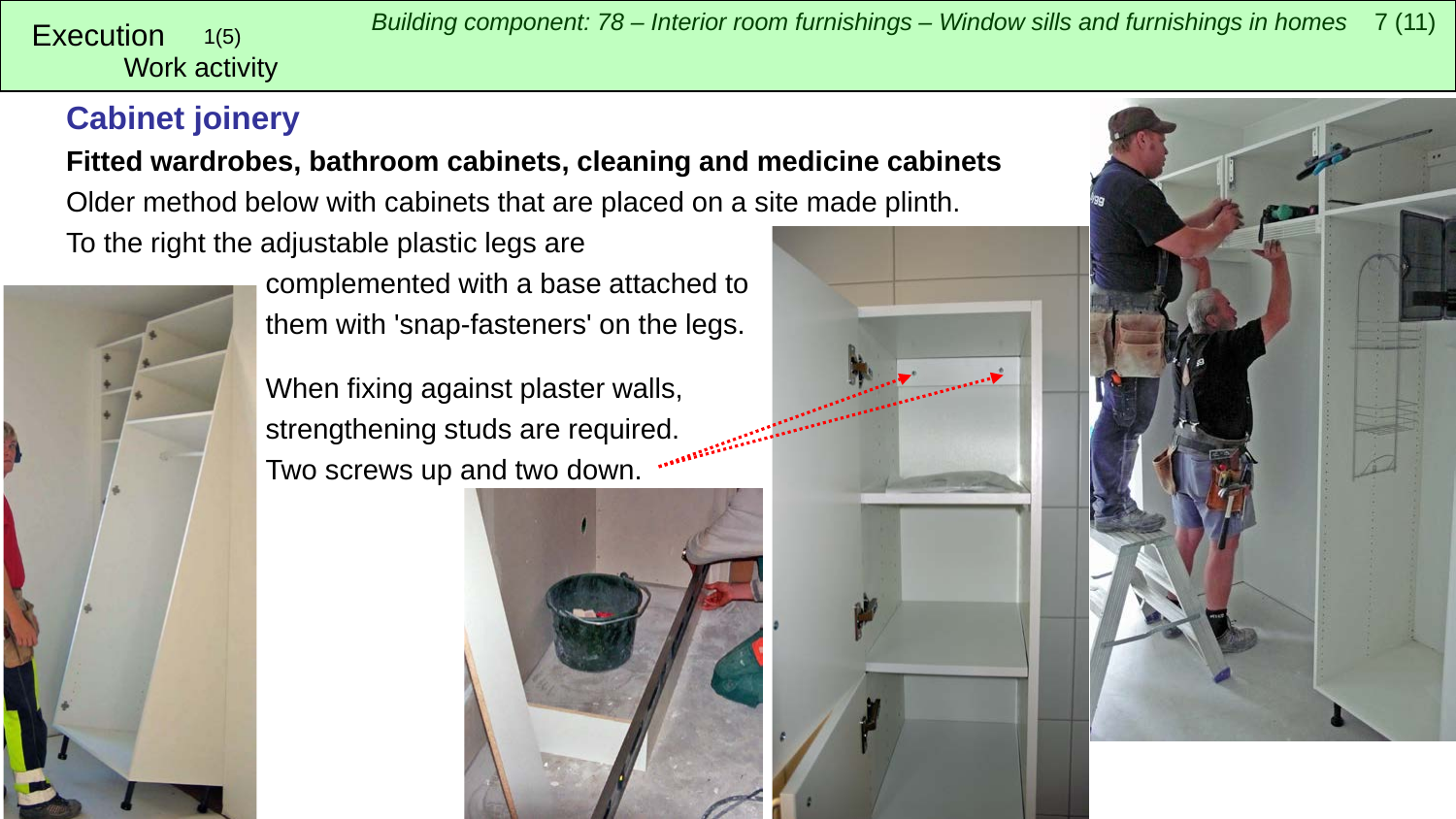Work activity

## **Window sills**

Of wood, laminate and stone on consoles.

Window sills of stone can also be built in to the wall.

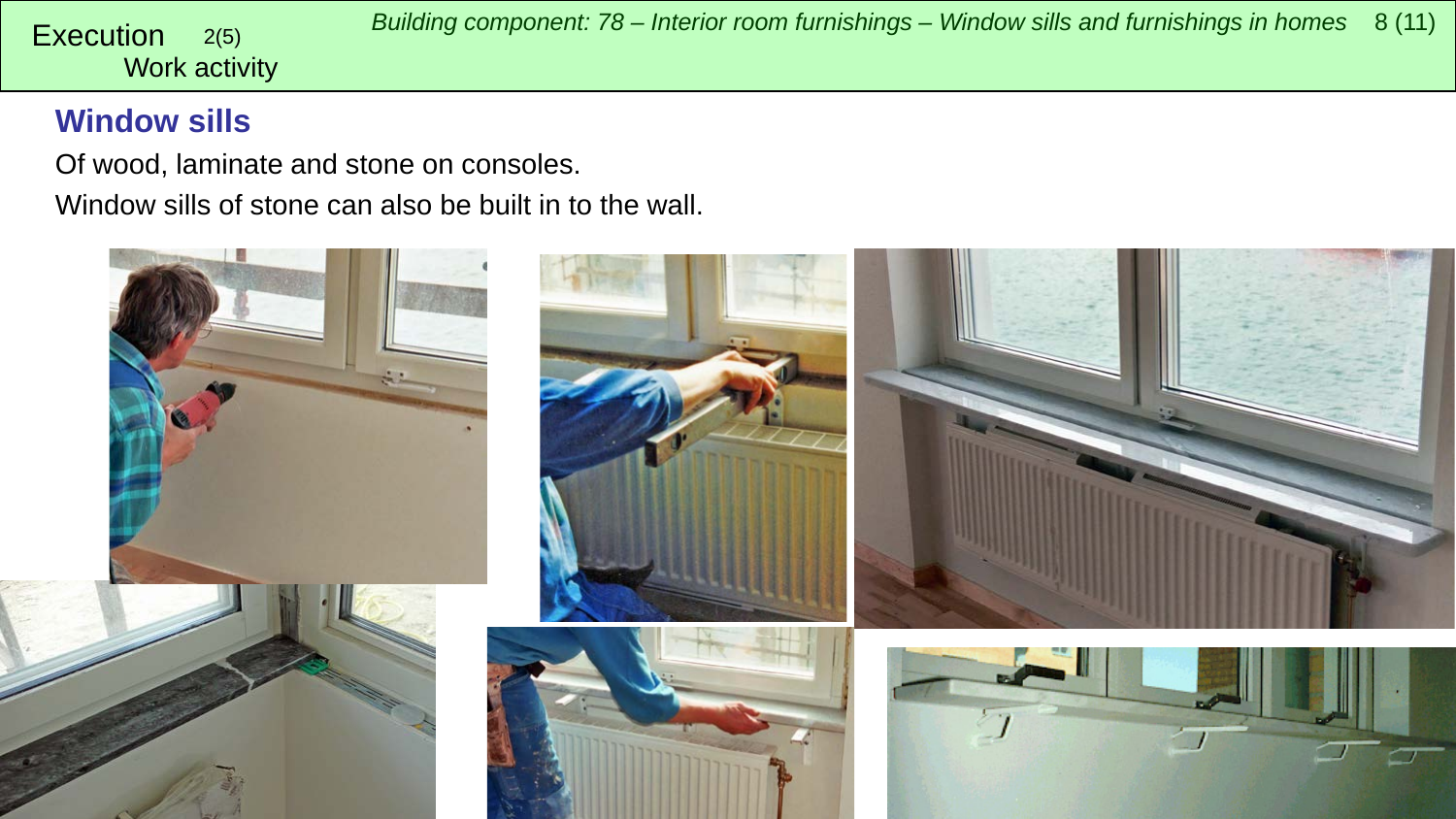*Building component: 78 – Interior room furnishings – Window sills and furnishings in homes* <sup>9</sup> (11) Execution 3(5)

#### **Shelves**

Work activity

Shelves on plaster walls require reinforcement in the frame. To the right: shelves in the closet.





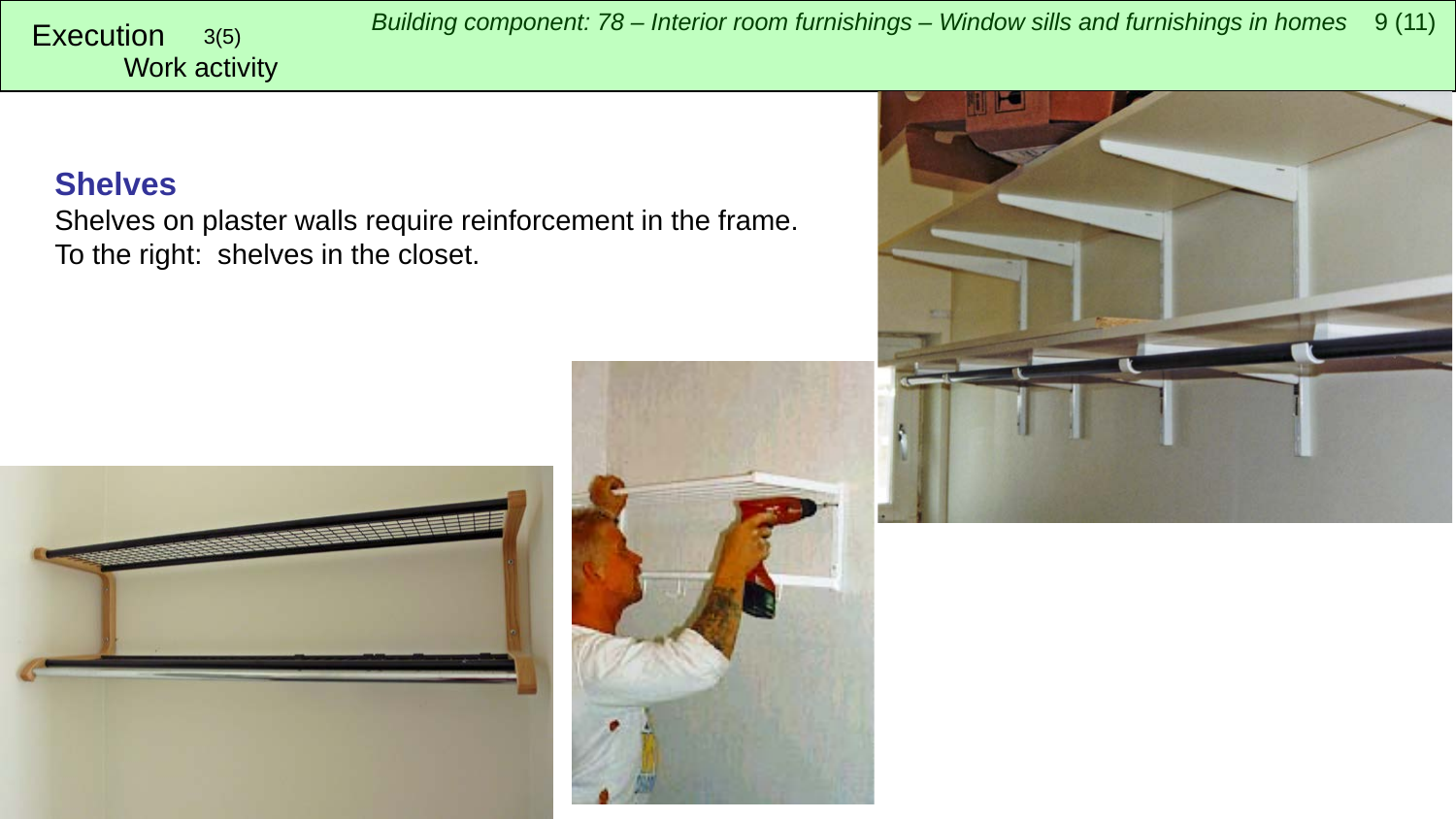# Work activity

*Building component: 78 – Interior room furnishings – Window sills and furnishings in homes* <sup>10</sup> (11) Execution 4(5)



### **Bathrooms and toilets**

The fittings consist of mirrors, cabinets, toilet paper rolls and hangers. Sealant type of bathroom silicone are usually required.

Handle for bath requires reinforcement.